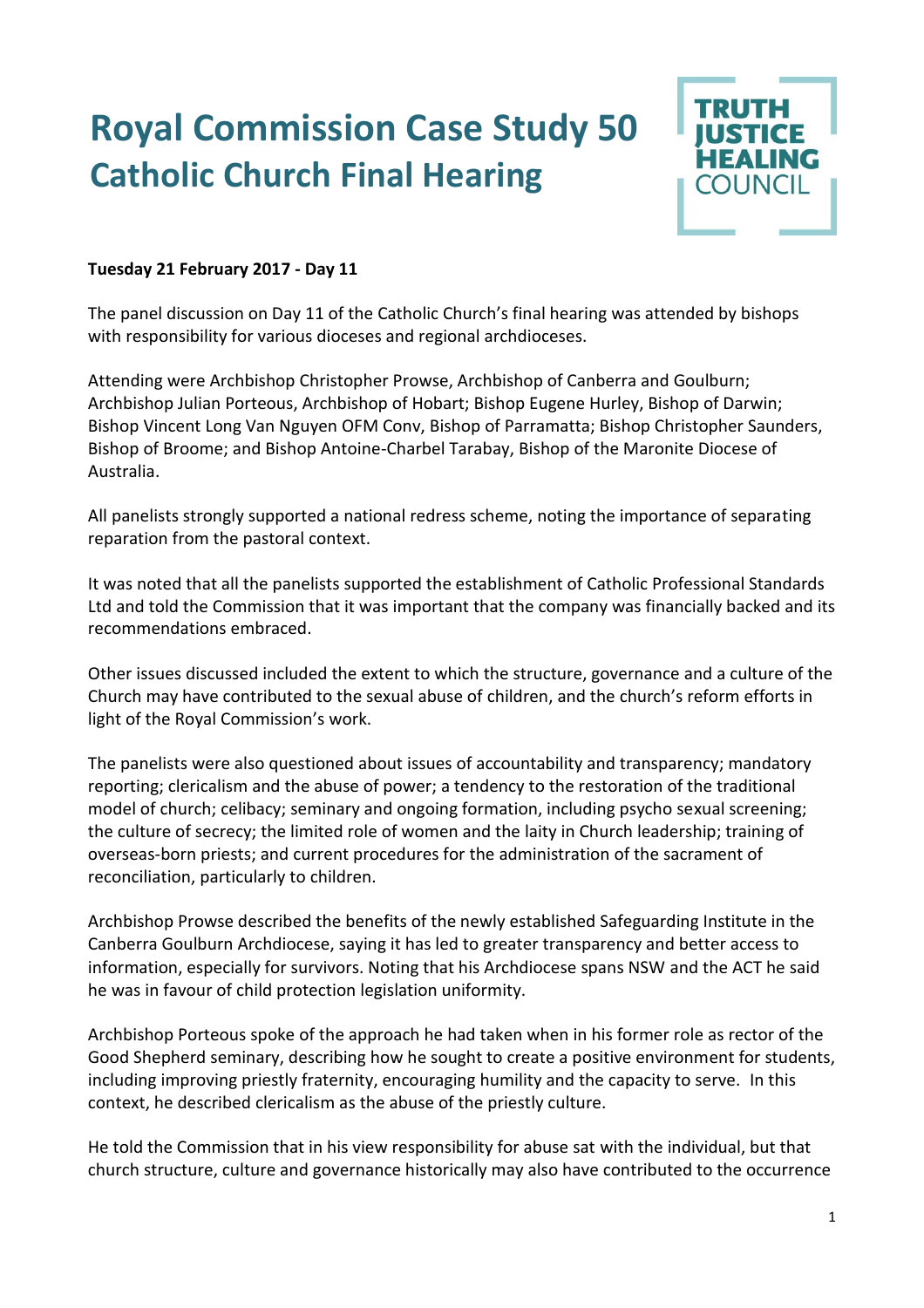of abuse. He noted that where priests had a poor understanding of celibacy due to poor formation he felt this may also have been a contributing factor.

He also told the Commission about the "Safe Communities" program under development in the Archdiocese, which when in place will ensure all Catholic entities operating in the Archdiocese can test their child safety protocols against the Royal Commission's Ten Key Elements of Child Safe Organisations.

Bishop Eugene Hurley outlined his recently distributed pastoral letter providing instruction for the safe practice of the sacrament of reconciliation in the Diocese of Darwin. He noted that all people, including priests, are mandatory reporters in the Northern Territory, a requirement he said he expects his priests to take seriously.

Bishop Hurley described to the Commission his positive personal understanding and approach to celibacy, noting that the true role of a priest is to be at the service of others and that this is the best way to exclude clericalism.

Comparing the abuse that occurred in the Church to the revelations regarding Don Dale detention centre in the Northern Territory, Bishop Hurley told the Commission that he considered that the abuse was a betrayal of trust, an abuse of power, which occurred against a background of a lack of supervision and an acceptance of less than best practice.

Bishop Hurley pointed to changes made in his diocese that were intended to prevent abuse as far as possible, including strict safeguarding practices, and the enculturation of overseas personnel.

Bishop Long told the Commission that he had was born in Vietnam and arrived in Australia as a refugee by boat in 1981, aged 20.

He has a number of overseas born priests in his diocese and currently has 16 candidates studying in his diocesan seminary. He told the Commission he was concerned about the trend towards more conservative candidates, operating under a 'perfect society' model of the Church promoted by previous pontificates, where the 'pecking order' was heavily tilted towards the ordained with the laity at the bottom. "We need to dismantle that model of church," he said. He spoke of his belief that Pope Francis is leading the way towards reform.

He said the modern church lacked robust governance processes and denied full participation by the faithful, and women in particular in Church governance. "For my part… as a bishop, I need to lead the way in promoting the Church as a *communio*, a discipleship of equals, that emphasises relationships rather than power," he said. The panelists lent varying levels of support to Bishop Long's view.

After lunch Bishop Saunders, described the benefits and challenges of his regional diocese, which spans a large geographic area in the north of Western Australia. He described the increased vigilance now present in the diocese in light of the revelations of the Royal Commission.

Bishop Saunders shared his thoughts on why the abuse happened and his view of the Church's response. He said clericalism – understood as the abuse of power and authority – was a significant problem, which he attributed to an immature, redundant understanding of Church. Consistent with the view of Bishop Long, Bishop Saunders observed that the Pope is encouraging a move towards Church as a community of service, and away from the concept of privilege.